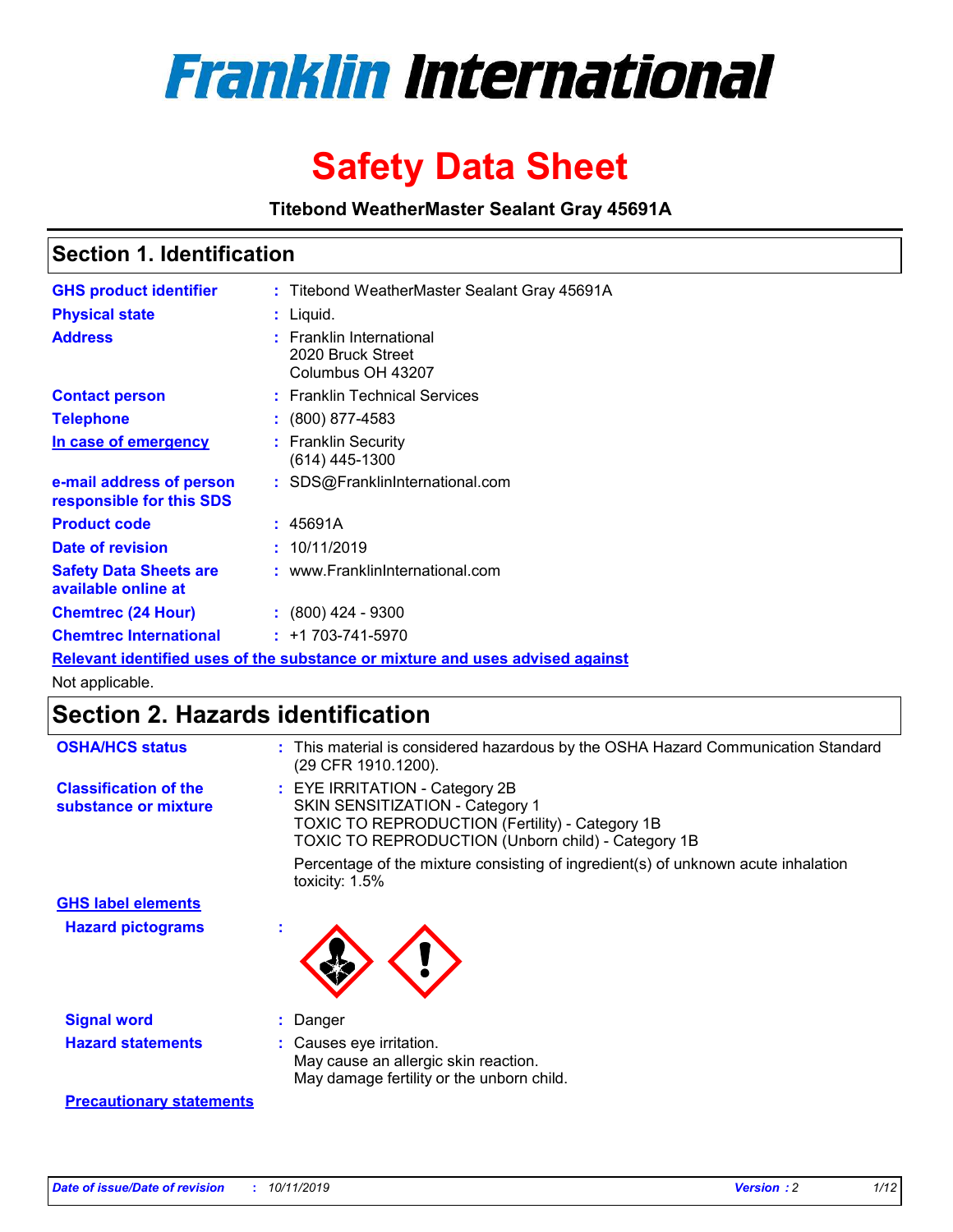## **Section 2. Hazards identification**

| <b>Prevention</b>                          | : Obtain special instructions before use. Do not handle until all safety precautions have<br>been read and understood. Wear protective gloves. Wear eye or face protection.<br>Wear protective clothing. Avoid breathing vapor. Wash hands thoroughly after handling.<br>Contaminated work clothing must not be allowed out of the workplace.                                                        |
|--------------------------------------------|------------------------------------------------------------------------------------------------------------------------------------------------------------------------------------------------------------------------------------------------------------------------------------------------------------------------------------------------------------------------------------------------------|
| <b>Response</b>                            | : IF exposed or concerned: Get medical attention. IF ON SKIN: Wash with plenty of<br>soap and water. Wash contaminated clothing before reuse. If skin irritation or rash<br>occurs: Get medical attention. IF IN EYES: Rinse cautiously with water for several<br>minutes. Remove contact lenses, if present and easy to do. Continue rinsing. If eye<br>irritation persists: Get medical attention. |
| <b>Storage</b>                             | : Store locked up.                                                                                                                                                                                                                                                                                                                                                                                   |
| <b>Disposal</b>                            | : Dispose of contents and container in accordance with all local, regional, national and<br>international regulations.                                                                                                                                                                                                                                                                               |
| <b>Hazards not otherwise</b><br>classified | : Product generates methanol during cure.                                                                                                                                                                                                                                                                                                                                                            |
|                                            |                                                                                                                                                                                                                                                                                                                                                                                                      |

## **Section 3. Composition/information on ingredients**

| <b>Substance/mixture</b><br>: Mixture                |               |                     |
|------------------------------------------------------|---------------|---------------------|
| Ingredient name                                      | $\frac{9}{6}$ | <b>CAS number</b>   |
| 3-aminopropyltriethoxysilane<br>Dibutyltin dilaurate | צ≥<br>≤0.3    | 919-30-2<br>77-58-7 |

Any concentration shown as a range is to protect confidentiality or is due to batch variation.

**There are no additional ingredients present which, within the current knowledge of the supplier and in the concentrations applicable, are classified as hazardous to health or the environment and hence require reporting in this section.**

**Occupational exposure limits, if available, are listed in Section 8.**

## **Section 4. First aid measures**

| <b>Description of necessary first aid measures</b> |                                                                                                                                                                                                                                                                                                                                                                                                                                                                                                                                                                                                                                                                                                                                                                           |  |  |  |
|----------------------------------------------------|---------------------------------------------------------------------------------------------------------------------------------------------------------------------------------------------------------------------------------------------------------------------------------------------------------------------------------------------------------------------------------------------------------------------------------------------------------------------------------------------------------------------------------------------------------------------------------------------------------------------------------------------------------------------------------------------------------------------------------------------------------------------------|--|--|--|
| <b>Eye contact</b>                                 | : Immediately flush eyes with plenty of water, occasionally lifting the upper and lower<br>eyelids. Check for and remove any contact lenses. Continue to rinse for at least 10<br>minutes. If irritation persists, get medical attention.                                                                                                                                                                                                                                                                                                                                                                                                                                                                                                                                 |  |  |  |
| <b>Inhalation</b>                                  | : Remove victim to fresh air and keep at rest in a position comfortable for breathing. If<br>not breathing, if breathing is irregular or if respiratory arrest occurs, provide artificial<br>respiration or oxygen by trained personnel. It may be dangerous to the person providing<br>aid to give mouth-to-mouth resuscitation. Get medical attention. If unconscious, place<br>in recovery position and get medical attention immediately. Maintain an open airway.<br>Loosen tight clothing such as a collar, tie, belt or waistband. In case of inhalation of<br>decomposition products in a fire, symptoms may be delayed. The exposed person may<br>need to be kept under medical surveillance for 48 hours.                                                       |  |  |  |
| <b>Skin contact</b>                                | : Wash with plenty of soap and water. Remove contaminated clothing and shoes. Wash<br>contaminated clothing thoroughly with water before removing it, or wear gloves.<br>Continue to rinse for at least 10 minutes. Get medical attention. In the event of any<br>complaints or symptoms, avoid further exposure. Wash clothing before reuse. Clean<br>shoes thoroughly before reuse.                                                                                                                                                                                                                                                                                                                                                                                     |  |  |  |
| <b>Ingestion</b>                                   | : Wash out mouth with water. Remove dentures if any. Remove victim to fresh air and<br>keep at rest in a position comfortable for breathing. If material has been swallowed and<br>the exposed person is conscious, give small quantities of water to drink. Stop if the<br>exposed person feels sick as vomiting may be dangerous. Do not induce vomiting<br>unless directed to do so by medical personnel. If vomiting occurs, the head should be<br>kept low so that vomit does not enter the lungs. Get medical attention. Never give<br>anything by mouth to an unconscious person. If unconscious, place in recovery position<br>and get medical attention immediately. Maintain an open airway. Loosen tight clothing<br>such as a collar, tie, belt or waistband. |  |  |  |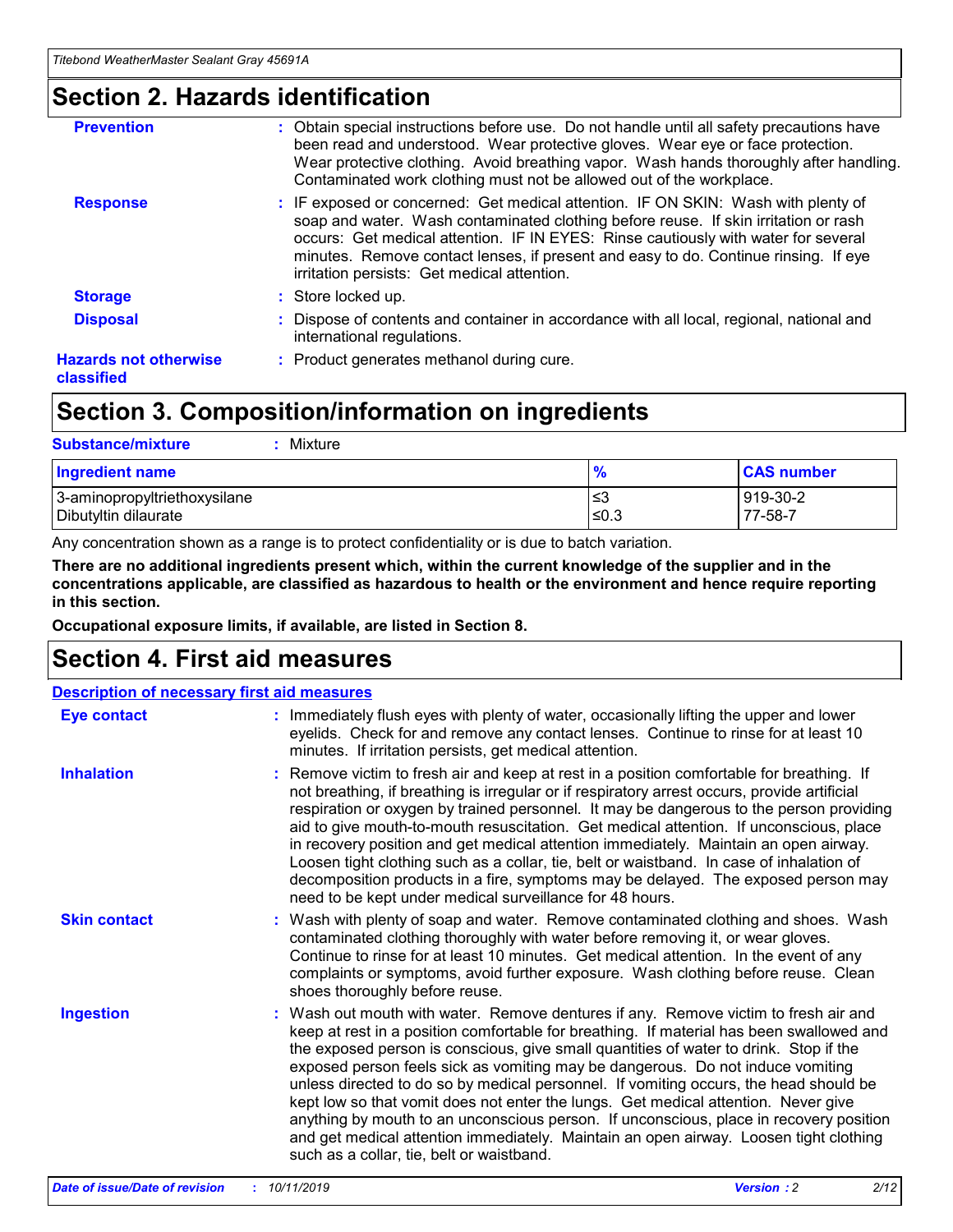## **Section 4. First aid measures**

| Most important symptoms/effects, acute and delayed |                                       |                                                                                                                                                                                                                                                                                                                                                                                                                 |  |  |  |
|----------------------------------------------------|---------------------------------------|-----------------------------------------------------------------------------------------------------------------------------------------------------------------------------------------------------------------------------------------------------------------------------------------------------------------------------------------------------------------------------------------------------------------|--|--|--|
|                                                    | <b>Potential acute health effects</b> |                                                                                                                                                                                                                                                                                                                                                                                                                 |  |  |  |
| <b>Eye contact</b>                                 |                                       | : May cause eye irritation.                                                                                                                                                                                                                                                                                                                                                                                     |  |  |  |
| <b>Inhalation</b>                                  |                                       | : No known significant effects or critical hazards.                                                                                                                                                                                                                                                                                                                                                             |  |  |  |
| <b>Skin contact</b>                                |                                       | : May cause skin irritation.                                                                                                                                                                                                                                                                                                                                                                                    |  |  |  |
| <b>Ingestion</b>                                   |                                       | : No known significant effects or critical hazards.                                                                                                                                                                                                                                                                                                                                                             |  |  |  |
| Over-exposure signs/symptoms                       |                                       |                                                                                                                                                                                                                                                                                                                                                                                                                 |  |  |  |
| <b>Eye contact</b>                                 |                                       | : Adverse symptoms may include the following:<br>irritation<br>watering<br>redness                                                                                                                                                                                                                                                                                                                              |  |  |  |
| <b>Inhalation</b>                                  |                                       | : Adverse symptoms may include the following:<br>reduced fetal weight<br>increase in fetal deaths<br>skeletal malformations                                                                                                                                                                                                                                                                                     |  |  |  |
| <b>Skin contact</b>                                |                                       | : Adverse symptoms may include the following:<br>irritation<br>redness<br>reduced fetal weight<br>increase in fetal deaths<br>skeletal malformations                                                                                                                                                                                                                                                            |  |  |  |
| <b>Ingestion</b>                                   |                                       | : Adverse symptoms may include the following:<br>reduced fetal weight<br>increase in fetal deaths<br>skeletal malformations                                                                                                                                                                                                                                                                                     |  |  |  |
|                                                    |                                       | <b>Indication of immediate medical attention and special treatment needed, if necessary</b>                                                                                                                                                                                                                                                                                                                     |  |  |  |
| <b>Notes to physician</b>                          |                                       | : In case of inhalation of decomposition products in a fire, symptoms may be delayed.<br>The exposed person may need to be kept under medical surveillance for 48 hours.                                                                                                                                                                                                                                        |  |  |  |
| <b>Specific treatments</b>                         |                                       | : No specific treatment.                                                                                                                                                                                                                                                                                                                                                                                        |  |  |  |
| <b>Protection of first-aiders</b>                  |                                       | : No action shall be taken involving any personal risk or without suitable training. If it is<br>suspected that fumes are still present, the rescuer should wear an appropriate mask or<br>self-contained breathing apparatus. It may be dangerous to the person providing aid to<br>give mouth-to-mouth resuscitation. Wash contaminated clothing thoroughly with water<br>before removing it, or wear gloves. |  |  |  |

**See toxicological information (Section 11)**

## **Section 5. Fire-fighting measures**

| <b>Extinguishing media</b>                             |                                                                                                                                                                                                     |
|--------------------------------------------------------|-----------------------------------------------------------------------------------------------------------------------------------------------------------------------------------------------------|
| <b>Suitable extinguishing</b><br>media                 | : Use an extinguishing agent suitable for the surrounding fire.                                                                                                                                     |
| <b>Unsuitable extinguishing</b><br>media               | $:$ None known.                                                                                                                                                                                     |
| <b>Specific hazards arising</b><br>from the chemical   | : In a fire or if heated, a pressure increase will occur and the container may burst.                                                                                                               |
| <b>Hazardous thermal</b><br>decomposition products     | : Decomposition products may include the following materials:<br>carbon dioxide<br>carbon monoxide<br>nitrogen oxides<br>metal oxide/oxides                                                         |
| <b>Special protective actions</b><br>for fire-fighters | : Promptly isolate the scene by removing all persons from the vicinity of the incident if<br>there is a fire. No action shall be taken involving any personal risk or without suitable<br>training. |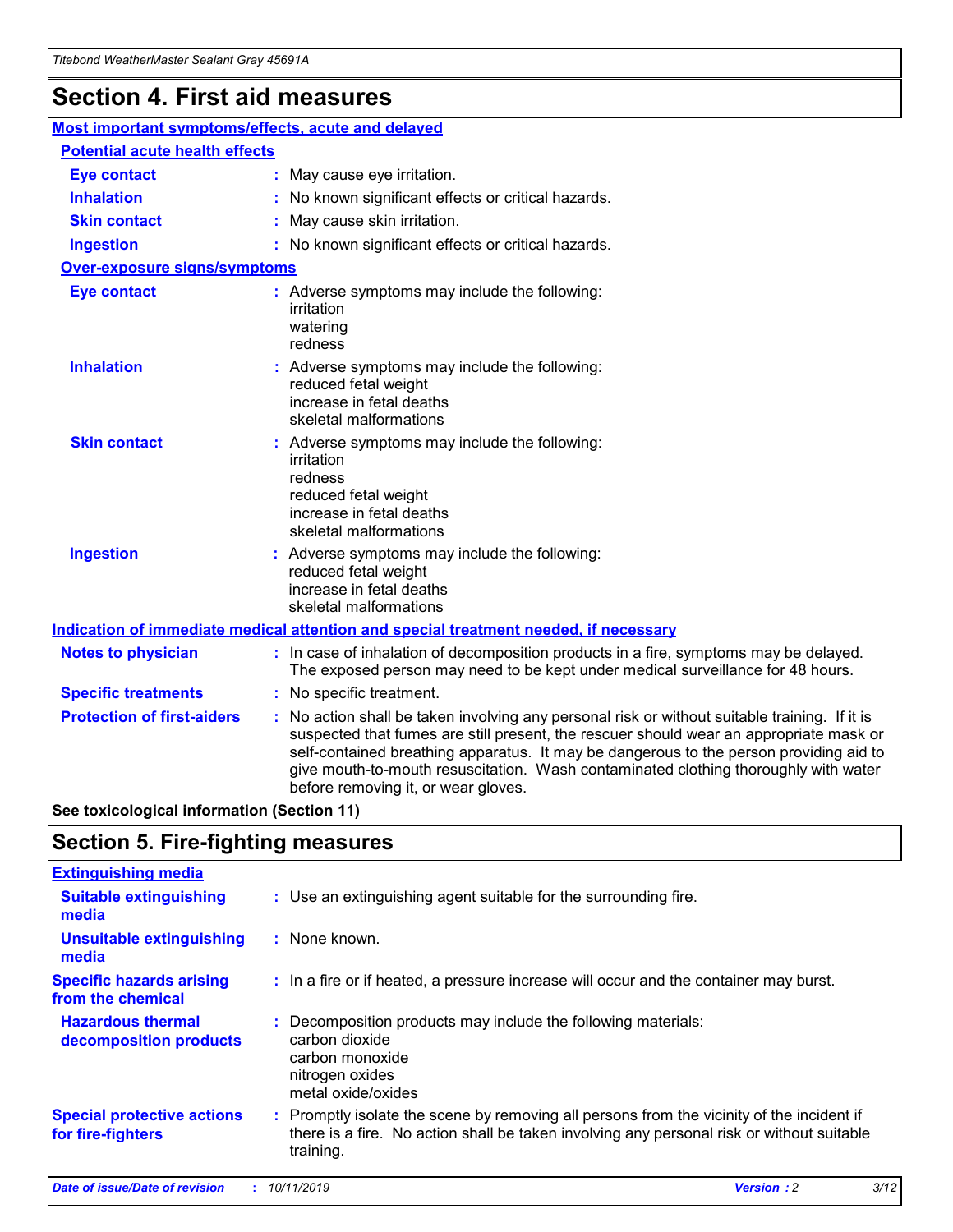## **Section 5. Fire-fighting measures**

**Special protective equipment for fire-fighters** Fire-fighters should wear appropriate protective equipment and self-contained breathing **:** apparatus (SCBA) with a full face-piece operated in positive pressure mode.

## **Section 6. Accidental release measures**

### **Personal precautions, protective equipment and emergency procedures**

| For non-emergency<br>personnel                               | : No action shall be taken involving any personal risk or without suitable training.<br>Evacuate surrounding areas. Keep unnecessary and unprotected personnel from<br>entering. Do not touch or walk through spilled material. Avoid breathing vapor or mist.<br>Provide adequate ventilation. Wear appropriate respirator when ventilation is<br>inadequate. Put on appropriate personal protective equipment.                                                                                                                                                                                                                                                                                             |
|--------------------------------------------------------------|--------------------------------------------------------------------------------------------------------------------------------------------------------------------------------------------------------------------------------------------------------------------------------------------------------------------------------------------------------------------------------------------------------------------------------------------------------------------------------------------------------------------------------------------------------------------------------------------------------------------------------------------------------------------------------------------------------------|
|                                                              | For emergency responders : If specialized clothing is required to deal with the spillage, take note of any information in<br>Section 8 on suitable and unsuitable materials. See also the information in "For non-<br>emergency personnel".                                                                                                                                                                                                                                                                                                                                                                                                                                                                  |
| <b>Environmental precautions</b>                             | : Avoid dispersal of spilled material and runoff and contact with soil, waterways, drains<br>and sewers. Inform the relevant authorities if the product has caused environmental<br>pollution (sewers, waterways, soil or air).                                                                                                                                                                                                                                                                                                                                                                                                                                                                              |
| <b>Methods and materials for containment and cleaning up</b> |                                                                                                                                                                                                                                                                                                                                                                                                                                                                                                                                                                                                                                                                                                              |
| <b>Small spill</b>                                           | : Stop leak if without risk. Move containers from spill area. Dilute with water and mop up<br>if water-soluble. Alternatively, or if water-insoluble, absorb with an inert dry material and<br>place in an appropriate waste disposal container. Dispose of via a licensed waste<br>disposal contractor.                                                                                                                                                                                                                                                                                                                                                                                                     |
| <b>Large spill</b>                                           | : Stop leak if without risk. Move containers from spill area. Approach release from<br>upwind. Prevent entry into sewers, water courses, basements or confined areas. Wash<br>spillages into an effluent treatment plant or proceed as follows. Contain and collect<br>spillage with non-combustible, absorbent material e.g. sand, earth, vermiculite or<br>diatomaceous earth and place in container for disposal according to local regulations<br>(see Section 13). Dispose of via a licensed waste disposal contractor. Contaminated<br>absorbent material may pose the same hazard as the spilled product. Note: see<br>Section 1 for emergency contact information and Section 13 for waste disposal. |

## **Section 7. Handling and storage**

| <b>Precautions for safe handling</b>                                             |                                                                                                                                                                                                                                                                                                                                                                                                                                                                                                                                                                                                                                                                                                                                                                                                                                                  |
|----------------------------------------------------------------------------------|--------------------------------------------------------------------------------------------------------------------------------------------------------------------------------------------------------------------------------------------------------------------------------------------------------------------------------------------------------------------------------------------------------------------------------------------------------------------------------------------------------------------------------------------------------------------------------------------------------------------------------------------------------------------------------------------------------------------------------------------------------------------------------------------------------------------------------------------------|
| <b>Protective measures</b>                                                       | : Put on appropriate personal protective equipment (see Section 8). Persons with a<br>history of skin sensitization problems should not be employed in any process in which<br>this product is used. Avoid exposure - obtain special instructions before use. Avoid<br>exposure during pregnancy. Do not handle until all safety precautions have been read<br>and understood. Do not get in eyes or on skin or clothing. Do not ingest. Avoid<br>breathing vapor or mist. If during normal use the material presents a respiratory hazard,<br>use only with adequate ventilation or wear appropriate respirator. Keep in the original<br>container or an approved alternative made from a compatible material, kept tightly<br>closed when not in use. Empty containers retain product residue and can be hazardous.<br>Do not reuse container. |
| <b>Advice on general</b><br>occupational hygiene                                 | : Eating, drinking and smoking should be prohibited in areas where this material is<br>handled, stored and processed. Workers should wash hands and face before eating,<br>drinking and smoking. Remove contaminated clothing and protective equipment before<br>entering eating areas. See also Section 8 for additional information on hygiene<br>measures.                                                                                                                                                                                                                                                                                                                                                                                                                                                                                    |
| <b>Conditions for safe storage,</b><br>including any<br><b>incompatibilities</b> | Store between the following temperatures: 0 to 120°C (32 to 248°F). Store in<br>accordance with local regulations. Store in original container protected from direct<br>sunlight in a dry, cool and well-ventilated area, away from incompatible materials (see<br>Section 10) and food and drink. Store locked up. Keep container tightly closed and<br>sealed until ready for use. Containers that have been opened must be carefully<br>resealed and kept upright to prevent leakage. Do not store in unlabeled containers.<br>Use appropriate containment to avoid environmental contamination. See Section 10 for<br>incompatible materials before handling or use.                                                                                                                                                                         |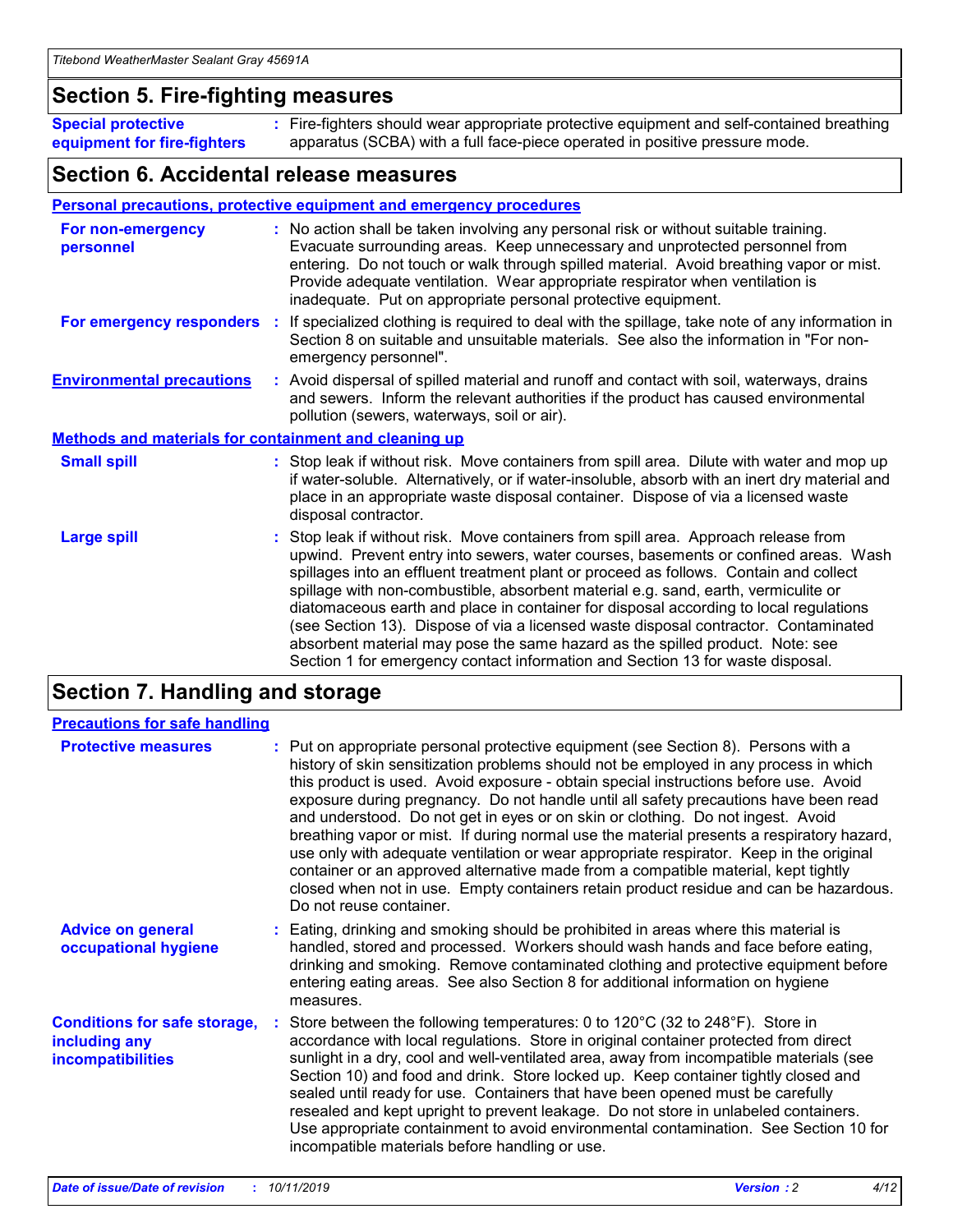## **Section 8. Exposure controls/personal protection**

### **Control parameters**

### **Occupational exposure limits**

| <b>Ingredient name</b>                               |    |                        | <b>Exposure limits</b>                                                                                                                                                                                                                                                                                                                                                                                                                                                                                                                                                                                                 |
|------------------------------------------------------|----|------------------------|------------------------------------------------------------------------------------------------------------------------------------------------------------------------------------------------------------------------------------------------------------------------------------------------------------------------------------------------------------------------------------------------------------------------------------------------------------------------------------------------------------------------------------------------------------------------------------------------------------------------|
| 3-aminopropyltriethoxysilane<br>Dibutyltin dilaurate |    |                        | None.<br>ACGIH TLV (United States, 3/2019). Absorbed through skin.<br>Notes: as Sn<br>TWA: $0.1 \text{ mg/m}^3$ , (as Sn) 8 hours.<br>STEL: 0.2 mg/m <sup>3</sup> , (as Sn) 15 minutes.<br>NIOSH REL (United States, 10/2016). Absorbed through skin.<br>Notes: as Sn<br>TWA: 0.1 mg/m <sup>3</sup> , (as Sn) 10 hours.<br>OSHA PEL (United States, 5/2018). Notes: as Sn<br>TWA: $0.1 \text{ mg/m}^3$ , (as Sn) 8 hours.<br>OSHA PEL 1989 (United States, 3/1989). Absorbed through skin.<br>Notes: measured as Sn<br>TWA: 0.1 mg/m <sup>3</sup> , (measured as Sn) 8 hours. Form: Organic                            |
| <b>Appropriate engineering</b><br>controls           |    |                        | : If user operations generate dust, fumes, gas, vapor or mist, use process enclosures,<br>local exhaust ventilation or other engineering controls to keep worker exposure to<br>airborne contaminants below any recommended or statutory limits.                                                                                                                                                                                                                                                                                                                                                                       |
| <b>Environmental exposure</b><br>controls            |    |                        | Emissions from ventilation or work process equipment should be checked to ensure<br>they comply with the requirements of environmental protection legislation. In some<br>cases, fume scrubbers, filters or engineering modifications to the process equipment<br>will be necessary to reduce emissions to acceptable levels.                                                                                                                                                                                                                                                                                          |
| <b>Individual protection measures</b>                |    |                        |                                                                                                                                                                                                                                                                                                                                                                                                                                                                                                                                                                                                                        |
| <b>Hygiene measures</b>                              |    |                        | : Wash hands, forearms and face thoroughly after handling chemical products, before<br>eating, smoking and using the lavatory and at the end of the working period.<br>Appropriate techniques should be used to remove potentially contaminated clothing.<br>Contaminated work clothing should not be allowed out of the workplace. Wash<br>contaminated clothing before reusing. Ensure that eyewash stations and safety<br>showers are close to the workstation location.                                                                                                                                            |
| <b>Eye/face protection</b>                           |    |                        | : Safety eyewear complying with an approved standard should be used when a risk<br>assessment indicates this is necessary to avoid exposure to liquid splashes, mists,<br>gases or dusts. If contact is possible, the following protection should be worn, unless<br>the assessment indicates a higher degree of protection: chemical splash goggles.                                                                                                                                                                                                                                                                  |
| <b>Skin protection</b>                               |    |                        |                                                                                                                                                                                                                                                                                                                                                                                                                                                                                                                                                                                                                        |
| <b>Hand protection</b>                               |    |                        | : Chemical-resistant, impervious gloves complying with an approved standard should be<br>worn at all times when handling chemical products if a risk assessment indicates this is<br>necessary. Considering the parameters specified by the glove manufacturer, check<br>during use that the gloves are still retaining their protective properties. It should be<br>noted that the time to breakthrough for any glove material may be different for different<br>glove manufacturers. In the case of mixtures, consisting of several substances, the<br>protection time of the gloves cannot be accurately estimated. |
| <b>Body protection</b>                               |    | handling this product. | Personal protective equipment for the body should be selected based on the task being<br>performed and the risks involved and should be approved by a specialist before                                                                                                                                                                                                                                                                                                                                                                                                                                                |
| <b>Other skin protection</b>                         |    |                        | : Appropriate footwear and any additional skin protection measures should be selected<br>based on the task being performed and the risks involved and should be approved by a<br>specialist before handling this product.                                                                                                                                                                                                                                                                                                                                                                                              |
| <b>Respiratory protection</b>                        | ÷. | aspects of use.        | Based on the hazard and potential for exposure, select a respirator that meets the<br>appropriate standard or certification. Respirators must be used according to a<br>respiratory protection program to ensure proper fitting, training, and other important                                                                                                                                                                                                                                                                                                                                                         |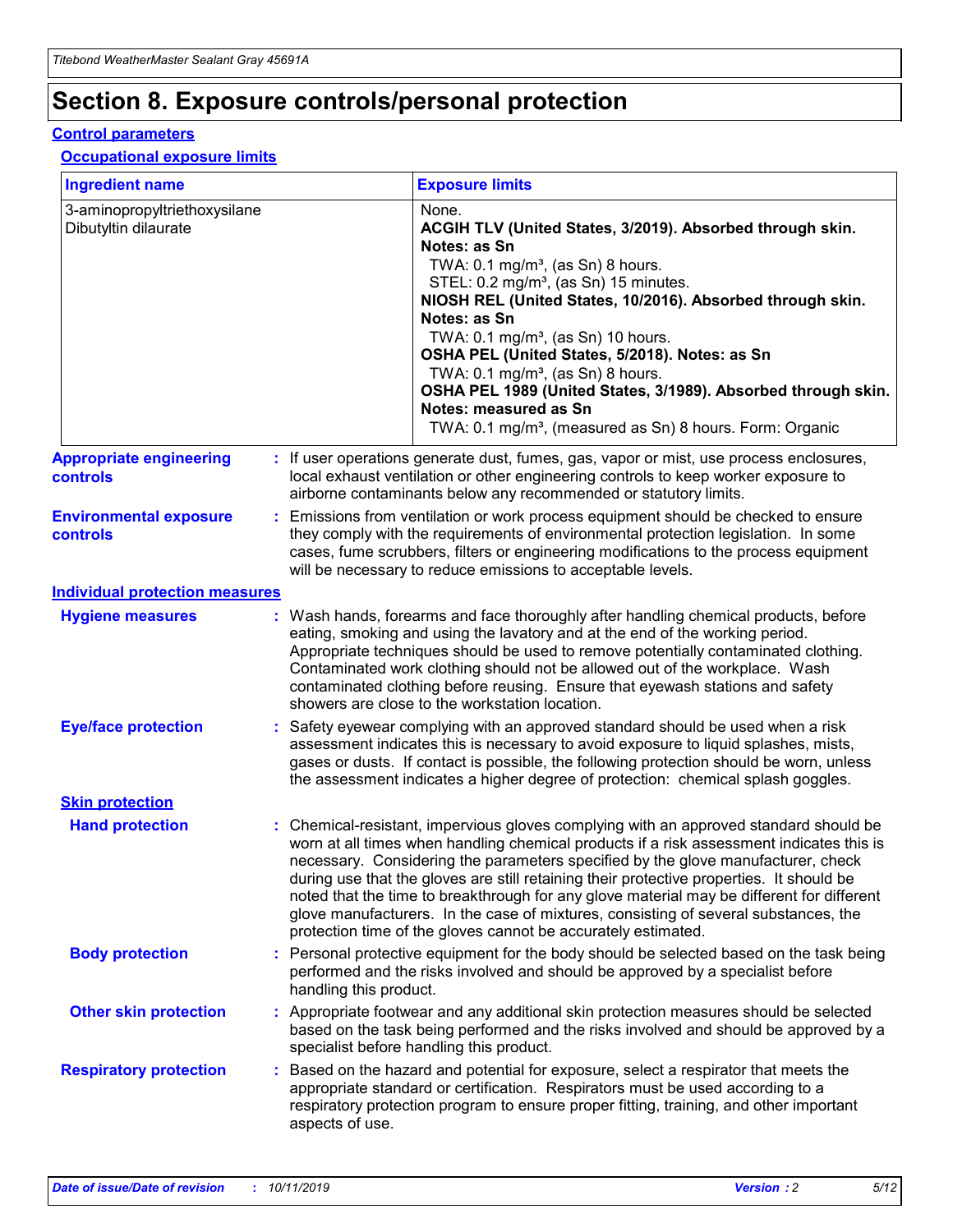## **Section 9. Physical and chemical properties**

### **Appearance**

| <b>Physical state</b>                             | : Liquid. [Paste.]                                                |
|---------------------------------------------------|-------------------------------------------------------------------|
| Color                                             | Gray.                                                             |
| Odor                                              | None [Slight]                                                     |
| <b>Odor threshold</b>                             | : Not available.                                                  |
| рH                                                | : Not applicable.                                                 |
| <b>Melting point</b>                              | : Not available.                                                  |
| <b>Boiling point</b>                              | : $>100^{\circ}$ C ( $>212^{\circ}$ F)                            |
| <b>Flash point</b>                                | : Closed cup: $>200^{\circ}$ C ( $>392^{\circ}$ F) [Setaflash.]   |
| <b>Evaporation rate</b>                           | $:$ <1 (butyl acetate = 1)                                        |
| <b>Flammability (solid, gas)</b>                  | : Not available.                                                  |
| Lower and upper explosive<br>(flammable) limits   | : Not available.                                                  |
| <b>VOC (less water, less</b><br>exempt solvents)  | $: 0$ g/l                                                         |
| <b>Volatility</b>                                 | $: 0\%$ (w/w)                                                     |
| <b>Vapor density</b>                              | : Not available.                                                  |
| <b>Relative density</b>                           | : 1.4329                                                          |
| <b>Solubility</b>                                 | : Insoluble in the following materials: cold water and hot water. |
| <b>Solubility in water</b>                        | : Not available.                                                  |
| <b>Partition coefficient: n-</b><br>octanol/water | : Not available.                                                  |
| <b>Auto-ignition temperature</b>                  | $:$ Not available.                                                |
| <b>Decomposition temperature</b>                  | : Not available.                                                  |
| <b>Viscosity</b>                                  | : Not available.                                                  |

## **Section 10. Stability and reactivity**

| <b>Reactivity</b>                            |    | : No specific test data related to reactivity available for this product or its ingredients.            |
|----------------------------------------------|----|---------------------------------------------------------------------------------------------------------|
| <b>Chemical stability</b>                    |    | : The product is stable.                                                                                |
| <b>Possibility of hazardous</b><br>reactions |    | : Under normal conditions of storage and use, hazardous reactions will not occur.                       |
| <b>Conditions to avoid</b>                   |    | : No specific data.                                                                                     |
| <b>Incompatible materials</b>                | ٠. | No specific data.                                                                                       |
| <b>Hazardous decomposition</b><br>products   | ÷. | Under normal conditions of storage and use, hazardous decomposition products should<br>not be produced. |

## **Section 11. Toxicological information**

## **Information on toxicological effects**

### **Acute toxicity**

| <b>Product/ingredient name</b> | <b>Result</b> | <b>Species</b> | <b>Dose</b>         | <b>Exposure</b> |
|--------------------------------|---------------|----------------|---------------------|-----------------|
| 3-aminopropyltriethoxysilane   | LD50 Dermal   | Rabbit         | $4.29$ g/kg         |                 |
|                                | ILD50 Oral    | Rat            | 1.57 g/kg           |                 |
| Dibutyltin dilaurate           | LD50 Oral     | Rat            | $175 \text{ mg/kg}$ |                 |

**Irritation/Corrosion**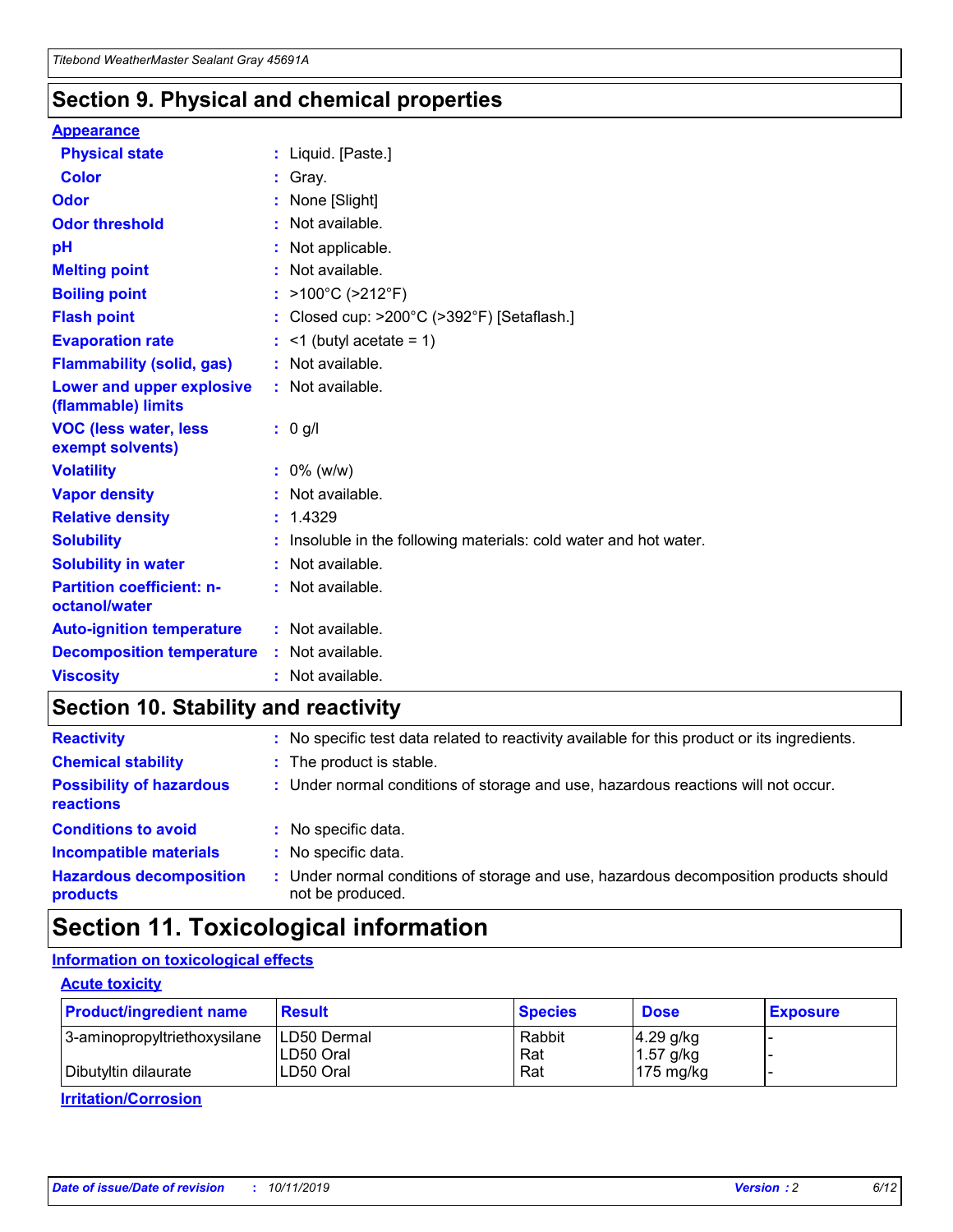## **Section 11. Toxicological information**

| <b>Product/ingredient name</b> | <b>Result</b>            | <b>Species</b> | <b>Score</b> | <b>Exposure</b>           | <b>Observation</b> |
|--------------------------------|--------------------------|----------------|--------------|---------------------------|--------------------|
| 3-aminopropyltriethoxysilane   | Eyes - Mild irritant     | Rabbit         |              | $100$ mg                  |                    |
|                                | Eyes - Severe irritant   | Rabbit         |              | 24 hours 750              |                    |
|                                |                          |                |              | ug                        |                    |
|                                | Skin - Severe irritant   | Rabbit         |              | 24 hours 5                | -                  |
| Dibutyltin dilaurate           | Eyes - Moderate irritant | Rabbit         |              | mg<br><b>24 hours 100</b> |                    |
|                                |                          |                |              | mg                        |                    |
|                                | Skin - Severe irritant   | Rabbit         |              | 500 mg                    | -                  |

### **Sensitization**

Not available.

### **Mutagenicity**

Not available.

#### **Carcinogenicity**

Not available.

#### **Reproductive toxicity**

Not available.

#### **Teratogenicity**

Not available.

### **Specific target organ toxicity (single exposure)**

Not available.

#### **Specific target organ toxicity (repeated exposure)**

| <b>Name</b>                                                                  |                                                                                                                             | <b>Category</b> | <b>Route of</b><br>exposure  | <b>Target organs</b> |
|------------------------------------------------------------------------------|-----------------------------------------------------------------------------------------------------------------------------|-----------------|------------------------------|----------------------|
| Dibutyltin dilaurate                                                         |                                                                                                                             | Category 1      | $\qquad \qquad \blacksquare$ | respiratory system   |
| <b>Aspiration hazard</b><br>Not available.                                   |                                                                                                                             |                 |                              |                      |
| <b>Information on the likely</b><br>routes of exposure                       | : Not available.                                                                                                            |                 |                              |                      |
| <b>Potential acute health effects</b>                                        |                                                                                                                             |                 |                              |                      |
| <b>Eye contact</b>                                                           | : May cause eye irritation.                                                                                                 |                 |                              |                      |
| <b>Inhalation</b>                                                            | : No known significant effects or critical hazards.                                                                         |                 |                              |                      |
| <b>Skin contact</b>                                                          | : May cause skin irritation.                                                                                                |                 |                              |                      |
| <b>Ingestion</b>                                                             | : No known significant effects or critical hazards.                                                                         |                 |                              |                      |
| Symptoms related to the physical, chemical and toxicological characteristics |                                                                                                                             |                 |                              |                      |
| <b>Eye contact</b>                                                           | : Adverse symptoms may include the following:<br>irritation<br>watering<br>redness                                          |                 |                              |                      |
| <b>Inhalation</b>                                                            | : Adverse symptoms may include the following:<br>reduced fetal weight<br>increase in fetal deaths<br>skeletal malformations |                 |                              |                      |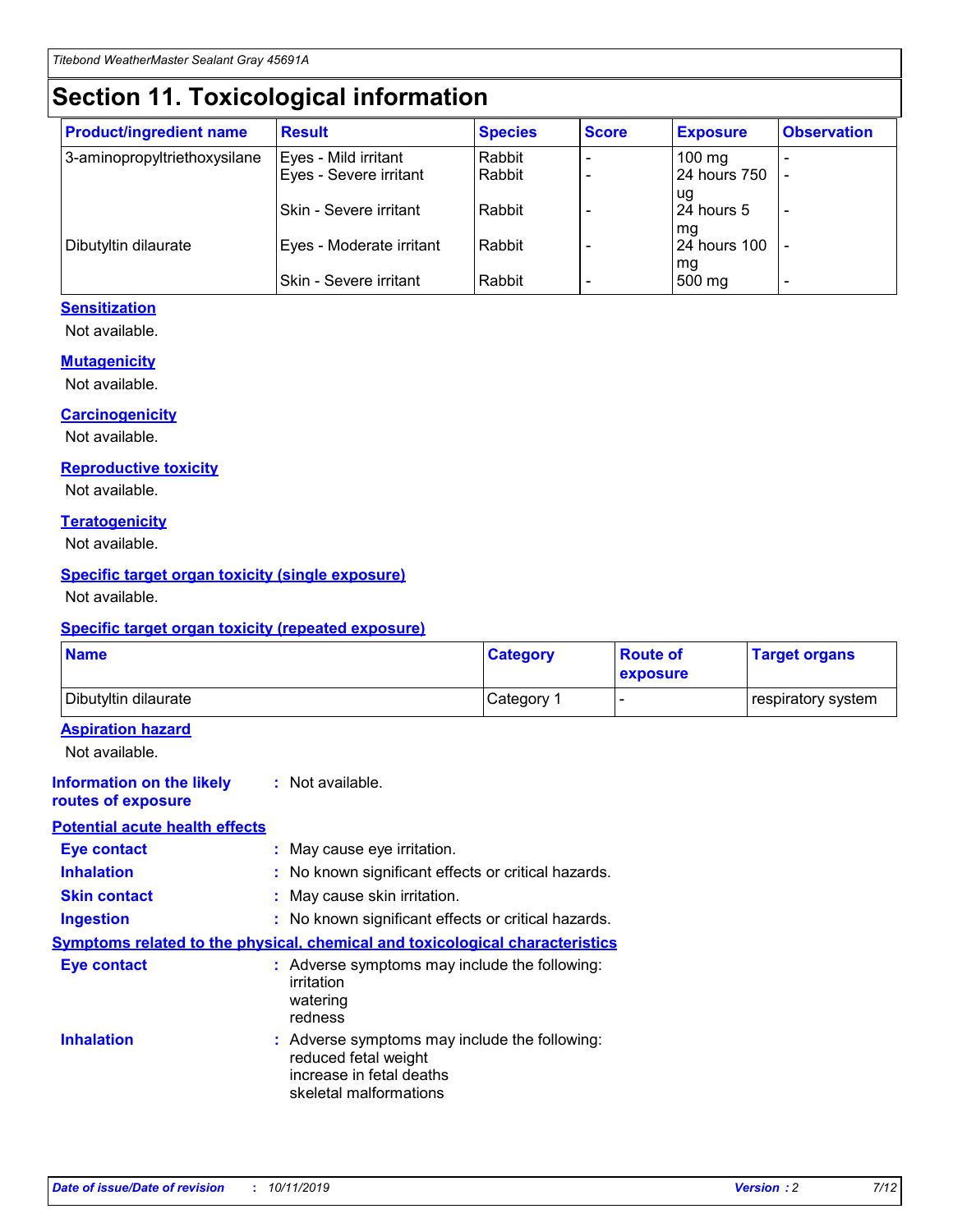# **Section 11. Toxicological information**

| <b>Skin contact</b>                     | : Adverse symptoms may include the following:<br>irritation<br>redness<br>reduced fetal weight<br>increase in fetal deaths<br>skeletal malformations |
|-----------------------------------------|------------------------------------------------------------------------------------------------------------------------------------------------------|
| <b>Ingestion</b>                        | : Adverse symptoms may include the following:<br>reduced fetal weight<br>increase in fetal deaths<br>skeletal malformations                          |
|                                         | Delayed and immediate effects and also chronic effects from short and long term exposure                                                             |
| <b>Short term exposure</b>              |                                                                                                                                                      |
| <b>Potential immediate</b><br>effects   | : Not available.                                                                                                                                     |
| <b>Potential delayed effects</b>        | : Not available.                                                                                                                                     |
| <b>Long term exposure</b>               |                                                                                                                                                      |
| <b>Potential immediate</b><br>effects   | : Not available.                                                                                                                                     |
| <b>Potential delayed effects</b>        | : Not available.                                                                                                                                     |
| <b>Potential chronic health effects</b> |                                                                                                                                                      |
| Not available.                          |                                                                                                                                                      |
| <b>General</b>                          | : Once sensitized, a severe allergic reaction may occur when subsequently exposed to<br>very low levels.                                             |
| <b>Carcinogenicity</b>                  | : No known significant effects or critical hazards.                                                                                                  |
| <b>Mutagenicity</b>                     | No known significant effects or critical hazards.                                                                                                    |
| <b>Teratogenicity</b>                   | May damage the unborn child.                                                                                                                         |
| <b>Developmental effects</b>            | No known significant effects or critical hazards.                                                                                                    |
| <b>Fertility effects</b>                | : May damage fertility.                                                                                                                              |
| <b>Numerical measures of toxicity</b>   |                                                                                                                                                      |
| <b>Acute toxicity estimates</b>         |                                                                                                                                                      |
|                                         |                                                                                                                                                      |

Not available.

## **Section 12. Ecological information**

### **Toxicity**

| <b>Product/ingredient name</b> | <b>Result</b>                     | <b>Species</b>                       | <b>Exposure</b> |
|--------------------------------|-----------------------------------|--------------------------------------|-----------------|
| Dibutyltin dilaurate           | Chronic EC10 > 2 mg/l Fresh water | Algae - Scenedesmus<br>I subspicatus | l 96 hours i    |

## **Persistence and degradability**

| <b>Product/ingredient name</b> | <b>Test</b>                                                                    | <b>Result</b>  |                   | <b>Dose</b> | <b>Inoculum</b>         |
|--------------------------------|--------------------------------------------------------------------------------|----------------|-------------------|-------------|-------------------------|
| Dibutyltin dilaurate           | OECD 301F<br>Ready<br>Biodegradability -<br>Manometric<br>Respirometry<br>Test | 23 % - 28 days |                   |             |                         |
| <b>Product/ingredient name</b> | <b>Aquatic half-life</b>                                                       |                | <b>Photolysis</b> |             | <b>Biodegradability</b> |
| Dibutyltin dilaurate           |                                                                                |                |                   |             | Inherent                |

## **Bioaccumulative potential**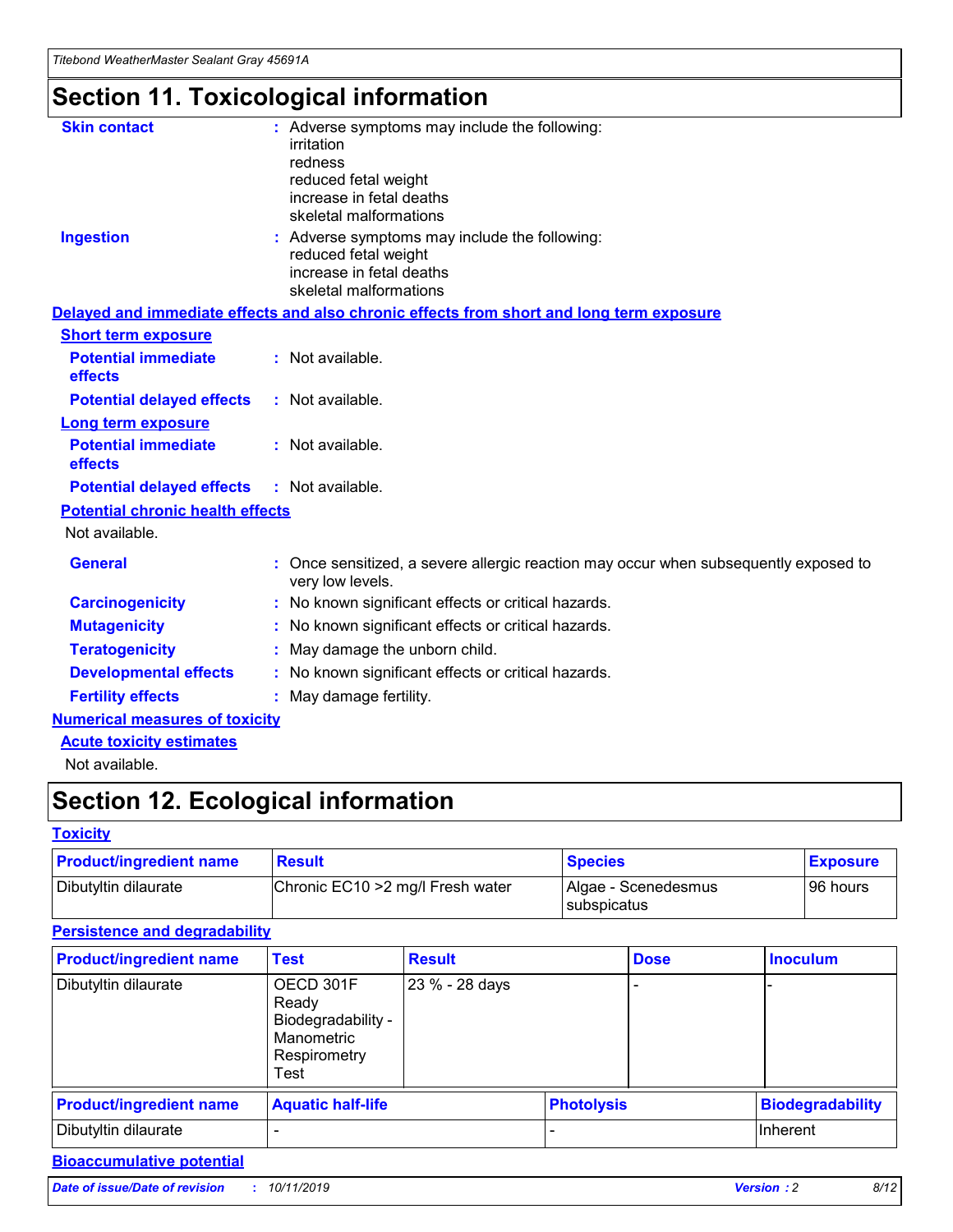## **Section 12. Ecological information**

| <b>Product/ingredient name</b> | $LoaPow$ | <b>BCF</b> | <b>Potential</b> |
|--------------------------------|----------|------------|------------------|
| 3-aminopropyltriethoxysilane   | 1.7      | 3.4        | low              |
| Dibutyltin dilaurate           | 4.44     | 2.91       | low              |

### **Mobility in soil**

| <i></i>                                                       |                                                     |
|---------------------------------------------------------------|-----------------------------------------------------|
| <b>Soil/water partition</b><br>coefficient (K <sub>oc</sub> ) | : Not available.                                    |
| <b>Other adverse effects</b>                                  | : No known significant effects or critical hazards. |

## **Section 13. Disposal considerations**

**Disposal methods :**

The generation of waste should be avoided or minimized wherever possible. Disposal of this product, solutions and any by-products should at all times comply with the requirements of environmental protection and waste disposal legislation and any regional local authority requirements. Dispose of surplus and non-recyclable products via a licensed waste disposal contractor. Waste should not be disposed of untreated to the sewer unless fully compliant with the requirements of all authorities with jurisdiction. Waste packaging should be recycled. Incineration or landfill should only be considered when recycling is not feasible. This material and its container must be disposed of in a safe way. Care should be taken when handling emptied containers that have not been cleaned or rinsed out. Empty containers or liners may retain some product residues. Avoid dispersal of spilled material and runoff and contact with soil, waterways, drains and sewers.

## **Section 14. Transport information**

|                                      | <b>DOT</b><br><b>Classification</b> | <b>TDG</b><br><b>Classification</b> | <b>Mexico</b><br><b>Classification</b> | <b>ADR/RID</b>               | <b>IMDG</b>    | <b>IATA</b>    |
|--------------------------------------|-------------------------------------|-------------------------------------|----------------------------------------|------------------------------|----------------|----------------|
| <b>UN number</b>                     | Not regulated.                      | Not regulated.                      | Not regulated.                         | Not regulated.               | Not regulated. | Not regulated. |
| <b>UN proper</b><br>shipping name    |                                     |                                     |                                        |                              |                |                |
| <b>Transport</b><br>hazard class(es) | $\blacksquare$                      | $\overline{\phantom{0}}$            | $\overline{\phantom{a}}$               | $\qquad \qquad \blacksquare$ | $\blacksquare$ | $\blacksquare$ |
| <b>Packing group</b>                 | $\overline{\phantom{a}}$            | -                                   |                                        | -                            |                | -              |
| <b>Environmental</b><br>hazards      | No.                                 | No.                                 | No.                                    | No.                          | No.            | No.            |

## **Section 15. Regulatory information**

### **U.S. Federal regulations**

### **SARA 302/304**

### **Composition/information on ingredients**

No products were found.

**SARA 304 RQ :** Not applicable.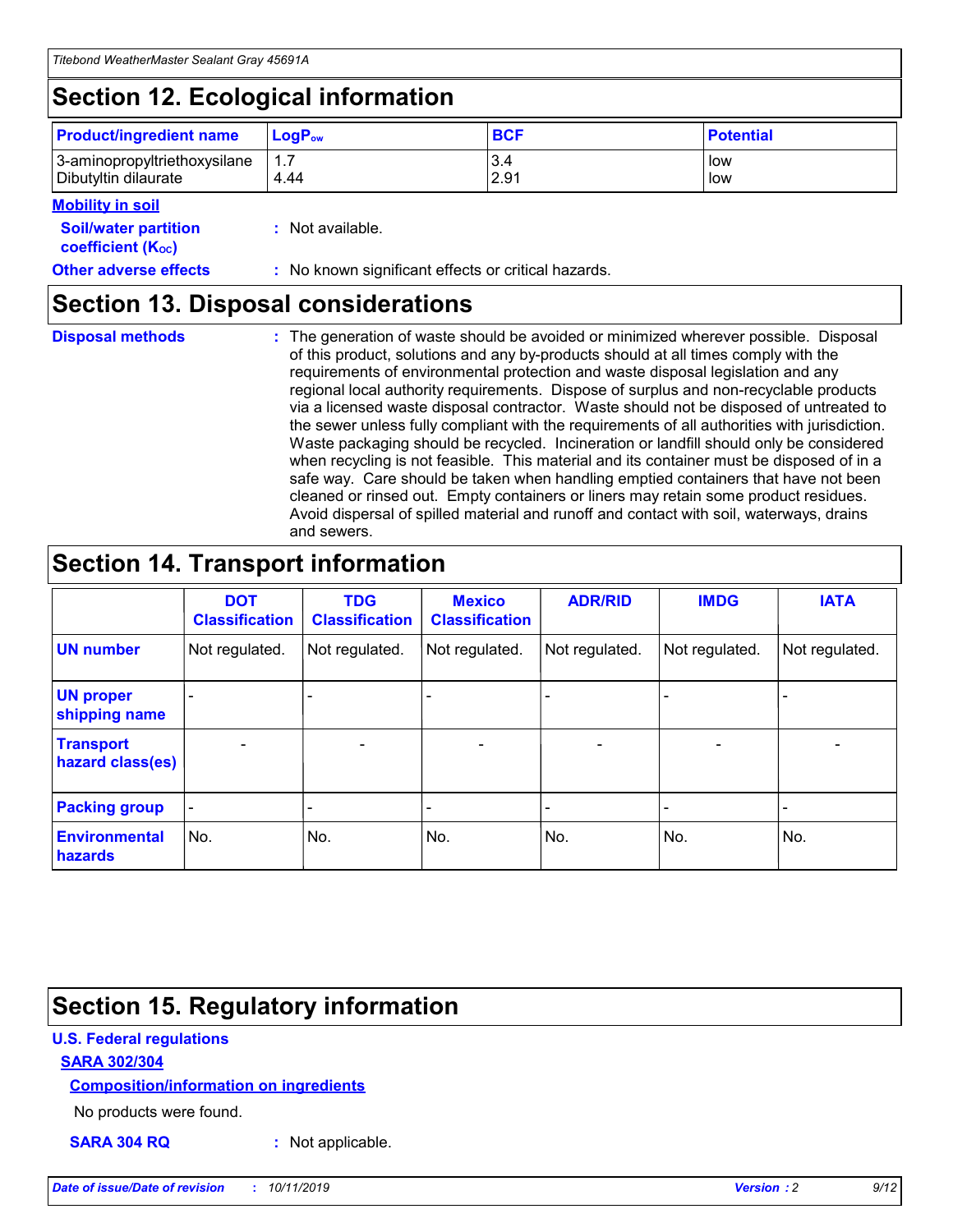## **Section 15. Regulatory information**

### **SARA 311/312**

**Classification :** EYE IRRITATION - Category 2B SKIN SENSITIZATION - Category 1 TOXIC TO REPRODUCTION (Fertility) - Category 1B TOXIC TO REPRODUCTION (Unborn child) - Category 1B

### **Composition/information on ingredients**

| <b>Name</b>                  | $\frac{9}{6}$ | <b>Classification</b>                                                                                            |
|------------------------------|---------------|------------------------------------------------------------------------------------------------------------------|
| 3-aminopropyltriethoxysilane | $\leq$ 3      | <b>FLAMMABLE LIQUIDS - Category 4</b><br><b>ACUTE TOXICITY (oral) - Category 4</b>                               |
|                              |               | SKIN IRRITATION - Category 2<br>EYE IRRITATION - Category 2A                                                     |
| Dibutyltin dilaurate         | ≤0.3          | ACUTE TOXICITY (oral) - Category 3<br>SKIN CORROSION - Category 1C                                               |
|                              |               | SERIOUS EYE DAMAGE - Category 1<br>SKIN SENSITIZATION - Category 1<br><b>GERM CELL MUTAGENICITY - Category 2</b> |
|                              |               | TOXIC TO REPRODUCTION (Fertility) - Category 1B<br>TOXIC TO REPRODUCTION (Unborn child) - Category 1B            |
|                              |               | SPECIFIC TARGET ORGAN TOXICITY (REPEATED<br>EXPOSURE) (respiratory system) - Category 1                          |

### **State regulations**

| <b>Massachusetts</b> | : None of the components are listed. |
|----------------------|--------------------------------------|
| <b>New York</b>      | : None of the components are listed. |
| <b>New Jersey</b>    | : None of the components are listed. |
| <b>Pennsylvania</b>  | : None of the components are listed. |

### **California Prop. 65**

**A** WARNING: This product can expose you to methanol, which is known to the State of California to cause birth defects or other reproductive harm. For more information go to www.P65Warnings.ca.gov.

| <b>Ingredient name</b> | No significant risk Maximum<br>level | acceptable dosage<br>level |
|------------------------|--------------------------------------|----------------------------|
| methanol               |                                      | Yes.                       |

### **International regulations**

**Chemical Weapon Convention List Schedules I, II & III Chemicals** Not listed.

### **Montreal Protocol**

Not listed.

### **Stockholm Convention on Persistent Organic Pollutants**

Not listed.

## **UNECE Aarhus Protocol on POPs and Heavy Metals**

Not listed.

### **Inventory list**

## **China :** All components are listed or exempted.

#### **United States TSCA 8(b) inventory :** All components are active or exempted.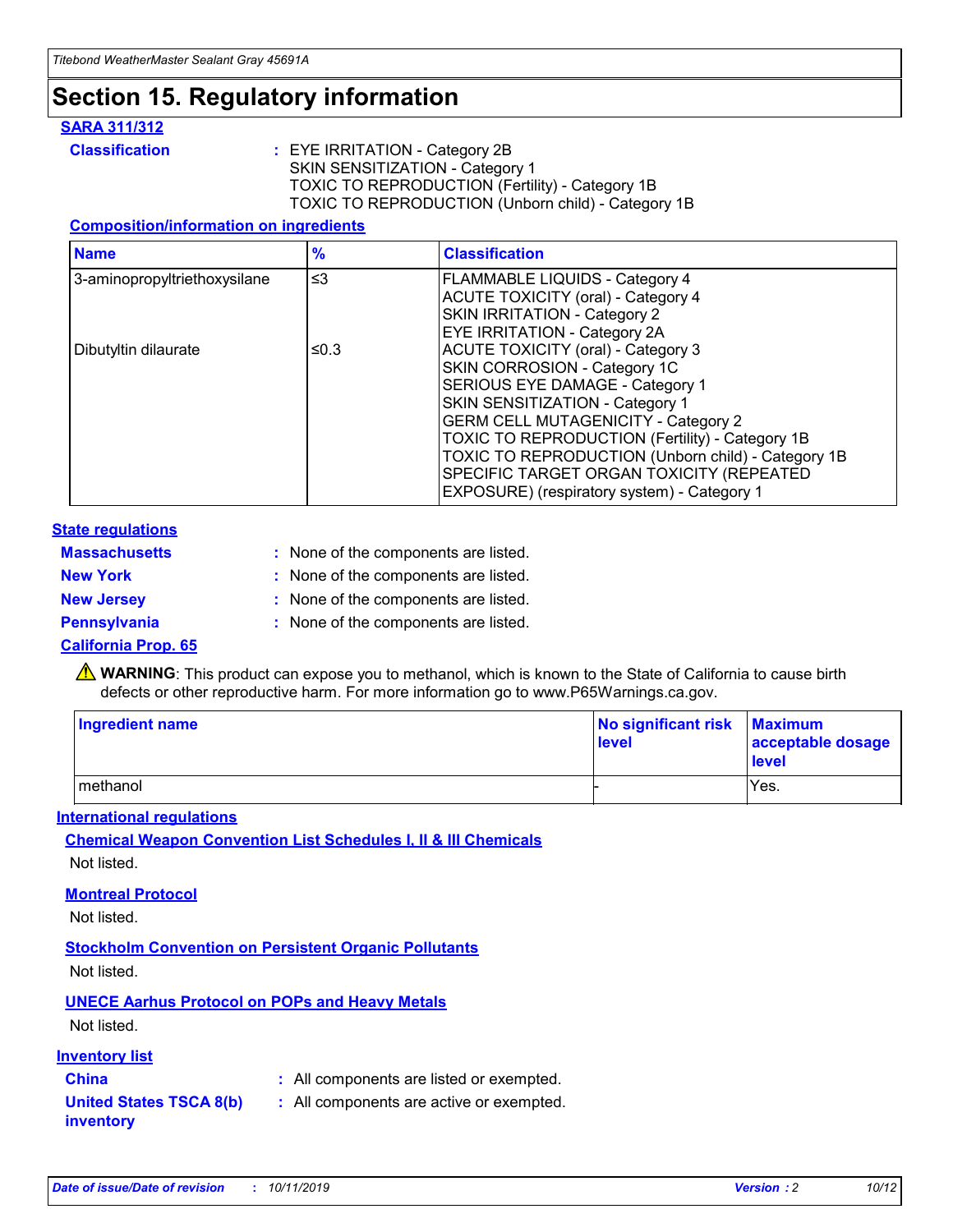## **Section 16. Other information**

**Hazardous Material Information System (U.S.A.)**



**Caution: HMIS® ratings are based on a 0-4 rating scale, with 0 representing minimal hazards or risks, and 4 representing significant hazards or risks. Although HMIS® ratings and the associated label are not required on SDSs or products leaving a facility under 29 CFR 1910.1200, the preparer may choose to provide them. HMIS® ratings are to be used with a fully implemented HMIS® program. HMIS® is a registered trademark and service mark of the American Coatings Association, Inc.**

**The customer is responsible for determining the PPE code for this material. For more information on HMIS® Personal Protective Equipment (PPE) codes, consult the HMIS® Implementation Manual.**

#### **National Fire Protection Association (U.S.A.)**



**Reprinted with permission from NFPA 704-2001, Identification of the Hazards of Materials for Emergency Response Copyright ©1997, National Fire Protection Association, Quincy, MA 02269. This reprinted material is not the complete and official position of the National Fire Protection Association, on the referenced subject which is represented only by the standard in its entirety.**

**Copyright ©2001, National Fire Protection Association, Quincy, MA 02269. This warning system is intended to be interpreted and applied only by properly trained individuals to identify fire, health and reactivity hazards of chemicals. The user is referred to certain limited number of chemicals with recommended classifications in NFPA 49 and NFPA 325, which would be used as a guideline only. Whether the chemicals are classified by NFPA or not, anyone using the 704 systems to classify chemicals does so at their own risk.**

#### **Procedure used to derive the classification**

| <b>Classification</b>                                                                                                                                                    |                                                                                                                                                                                                                                                                                                                                                                                                                                                                                                                                                               | <b>Justification</b>                                                     |
|--------------------------------------------------------------------------------------------------------------------------------------------------------------------------|---------------------------------------------------------------------------------------------------------------------------------------------------------------------------------------------------------------------------------------------------------------------------------------------------------------------------------------------------------------------------------------------------------------------------------------------------------------------------------------------------------------------------------------------------------------|--------------------------------------------------------------------------|
| EYE IRRITATION - Category 2B<br>SKIN SENSITIZATION - Category 1<br>TOXIC TO REPRODUCTION (Fertility) - Category 1B<br>TOXIC TO REPRODUCTION (Unborn child) - Category 1B |                                                                                                                                                                                                                                                                                                                                                                                                                                                                                                                                                               | Expert judgment<br>Expert judgment<br>Expert judgment<br>Expert judgment |
| <b>History</b>                                                                                                                                                           |                                                                                                                                                                                                                                                                                                                                                                                                                                                                                                                                                               |                                                                          |
| Date of printing                                                                                                                                                         | : 4/22/2022                                                                                                                                                                                                                                                                                                                                                                                                                                                                                                                                                   |                                                                          |
| Date of issue/Date of<br>revision                                                                                                                                        | : 10/11/2019                                                                                                                                                                                                                                                                                                                                                                                                                                                                                                                                                  |                                                                          |
| Date of previous issue                                                                                                                                                   | : 10/16/2020                                                                                                                                                                                                                                                                                                                                                                                                                                                                                                                                                  |                                                                          |
| <b>Version</b>                                                                                                                                                           | $\therefore$ 2                                                                                                                                                                                                                                                                                                                                                                                                                                                                                                                                                |                                                                          |
| <b>Key to abbreviations</b>                                                                                                                                              | $:$ ATE = Acute Toxicity Estimate<br><b>BCF</b> = Bioconcentration Factor<br>GHS = Globally Harmonized System of Classification and Labelling of Chemicals<br>IATA = International Air Transport Association<br>IBC = Intermediate Bulk Container<br><b>IMDG = International Maritime Dangerous Goods</b><br>LogPow = logarithm of the octanol/water partition coefficient<br>MARPOL = International Convention for the Prevention of Pollution From Ships, 1973<br>as modified by the Protocol of 1978. ("Marpol" = marine pollution)<br>UN = United Nations |                                                                          |